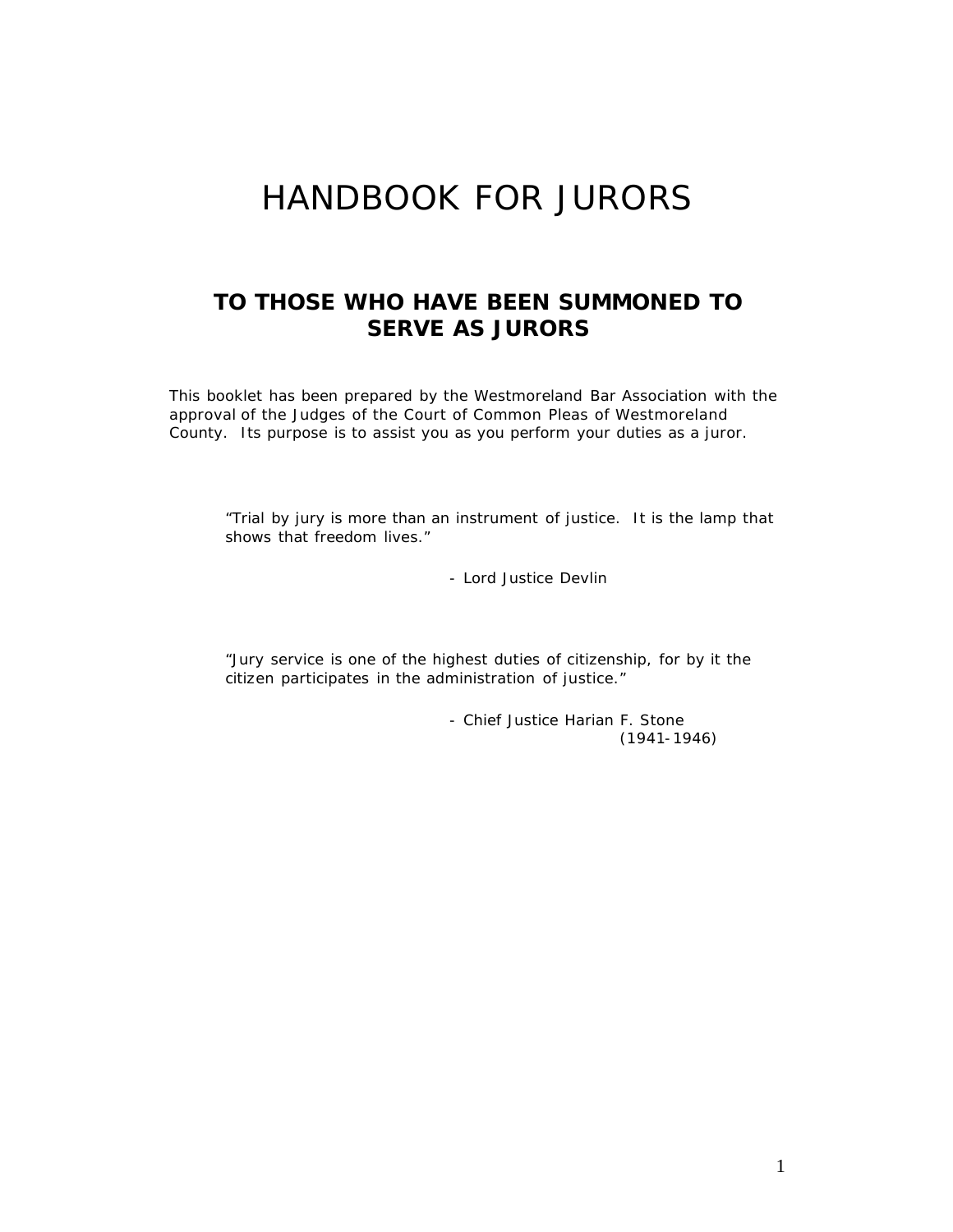## TABLE OF CONTENTS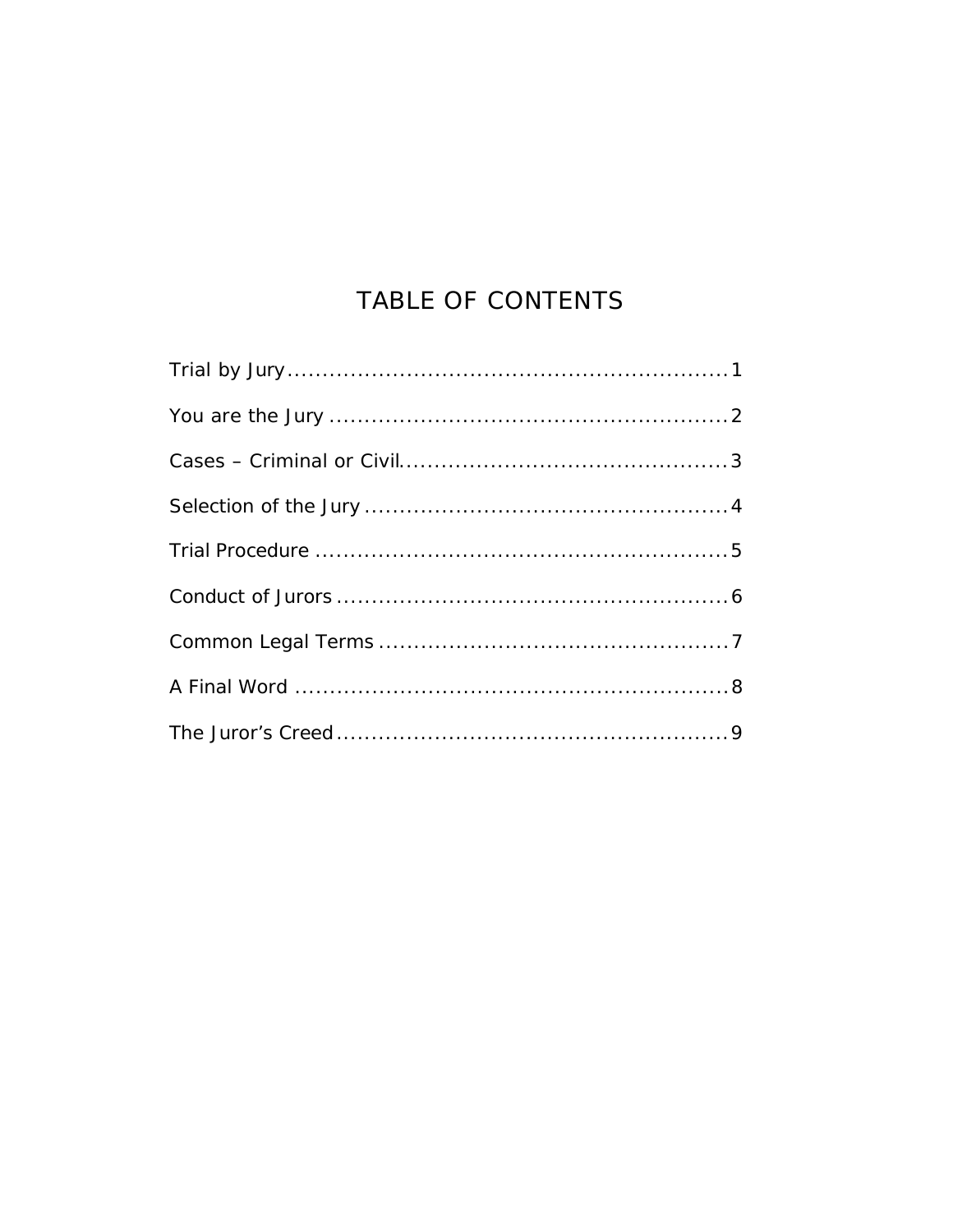## **Trial by Jury**

You have been summoned as a juror. You will be performing a vital role in the American system of justice. The protection of our rights and liberties is achieved largely in the courtroom. You will become part of a common effort to put into practice the principles of our heritage of freedom.

This booklet will help you understand the procedure in the Courts of Westmoreland County and assist you in serving as a juror. You are not required to read this booklet, nor should you necessarily rely on it. It cannot be considered as a substitute for the instructions which will be given to you by the judge during the trial. However, reading this booklet will help you understand what occurs in the courtroom while you serve there.

You have enjoyed the privileges of citizenship and the protection of your liberties and property by our government. For a short time now, you are called to serve as a juror and participate in an important function of that government.

As jurors, you will be the sole judges of the facts in a case. The judge will instruct you on how the law applies to the facts presented to you. In many trials, there are conflicts of opinion and differences of facts which a jury is called upon to decide.

After all the evidence is presented to you, you will be asked to deliberate, without the benefit of judge or lawyers, to reach a decision and to render a verdict. For more than 800 years, our Anglo-American system of justice has relied on the collective judgment of twelve citizens chosen at random to decide the most serious questions in the greatest bulwark of our freedom.

Most trials are extremely interesting. As you participate with the judge, lawyers, and witnesses in the proceedings, you will have the gratifying knowledge that you have taken part in a real life drama.

Serve with pride in our democratic system of justice.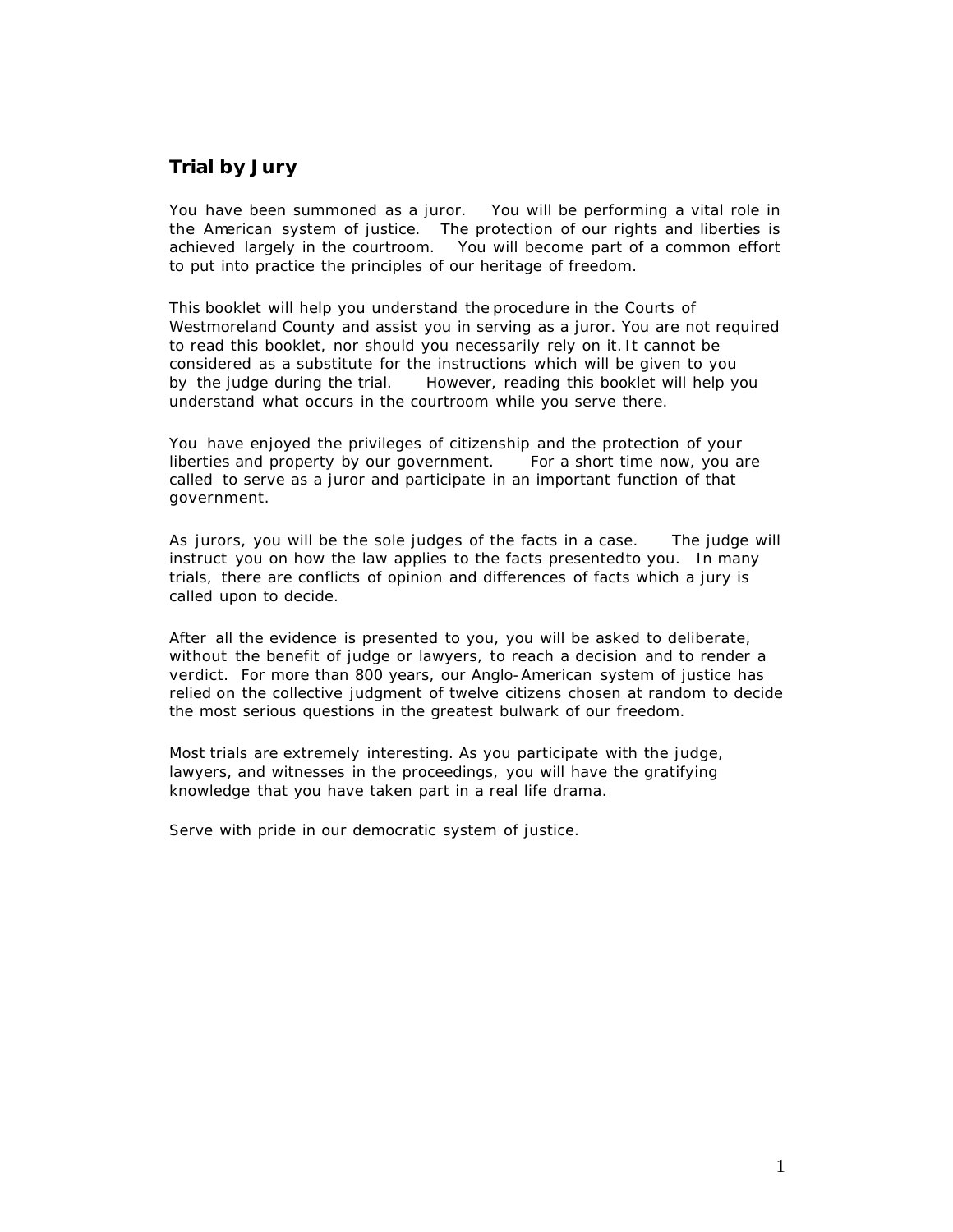## **You are the Jury**

#### **A. How you were selected**

The selection of jurors is prescribed by law. In Westmoreland County, prospective jurors are chosen at random by a computer. With this procedure, every qualified person has an equal chance to be a juror.

#### **B. Location and Tim e**

All jurors should report promptly to the place to which they have been assigned at the time stated in the summons to jury duty. Thereafter, you will receive your instructions from the judge or a court officer concerning the time and place of reporting.

### **C. The Identification Badge**

You will be given an identification badge on which will be printed the word "JUROR." This badge should be worn at all times during your jury service whether or not you are in the courthouse. It should be worn on the outside clothing so that everyone who sees you will know that you are a juror. In this manner, persons who are not permitted to speak to you will be alerted that you are a juror.

#### **D. Some facts to know**

Jurors are paid a fee set by law for their services. Although the financial return may seem small compared with today's wages, the great privilege of taking part in the administration of American justice far outweighs any inconvenience in that service.

You may spend some time waiting to be selected as a juror. Such time is not wasted. Your mere presence as a prospective juror in a civil case may help the Court in settling the case, thus avoiding the need of what might have been a long and costly trial. The lawyers know you are prepared to sit in judgment of the evidence to be presented and to render a verdict. The moments just before trial are often the best for the settlement of a case. In a great many instances, the lawyers will retire with the judge to his chambers. There, they will resolve certain factual or procedural matters that have prevented them from agreeing upon a settlement, with the result that a compromise is reached and no trial is required.

#### **E. Your comfort and convenience**

Your comfort and convenience are important, and court personnel are interested in serving you. The judges, clerks, tipstaves, and other court aides will gladly help you in any way they can. Always feel free to ask the tipstaves and clerks for help.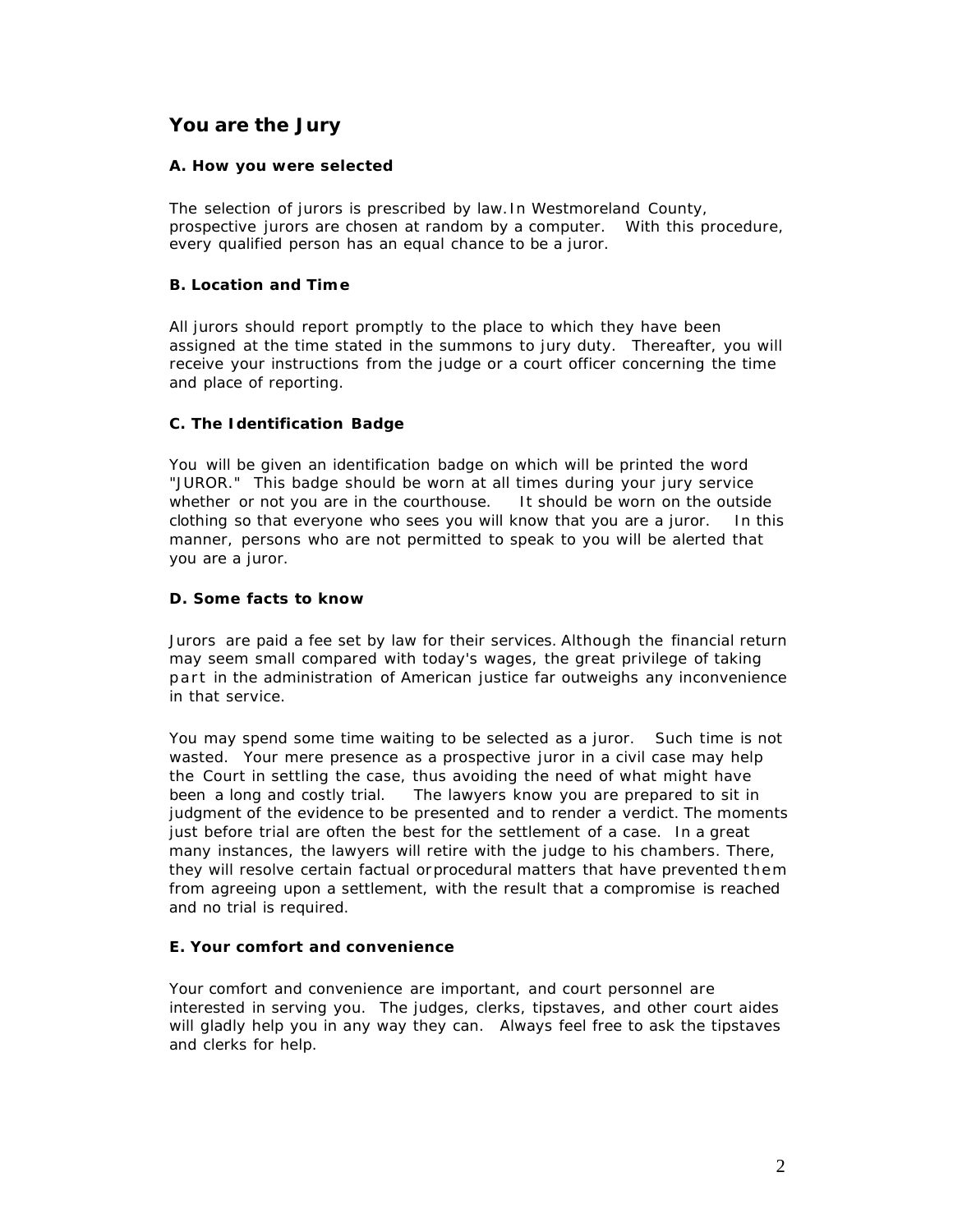## **Cases - Criminal or Civil**

Jurors are called upon to hear cases which normally fall into one of two classes - civil or criminal.

#### **A. Civil Cases**

A civil case is usually between two or more persons who disagree over their rights and duties with respect to one another. Many types of cases fall into this category. For example, one case might involve personal injuries arising out of an automobile accident. Another case may be one person suing another for breach of contract and seeking money damages. The party bringing the action is called the plaintiff. The party being sued is called the defendant.

#### **B. Criminal Cases**

In criminal cases, the action is brought in the name of the Commonwealth of Pennsylvania against a person charged with a violation of a criminal law.

Pennsylvania has enacted a criminal code which defines violations of its criminal laws and which provides punishment for one guilty of a violation. Thus, a crime, even though involving aggression against an individual (e.g., robbery), constitutes an offense against the state, or society as a whole. The state, then, has the responsibility of prosecuting the person who is alleged to have committed such an illegal act.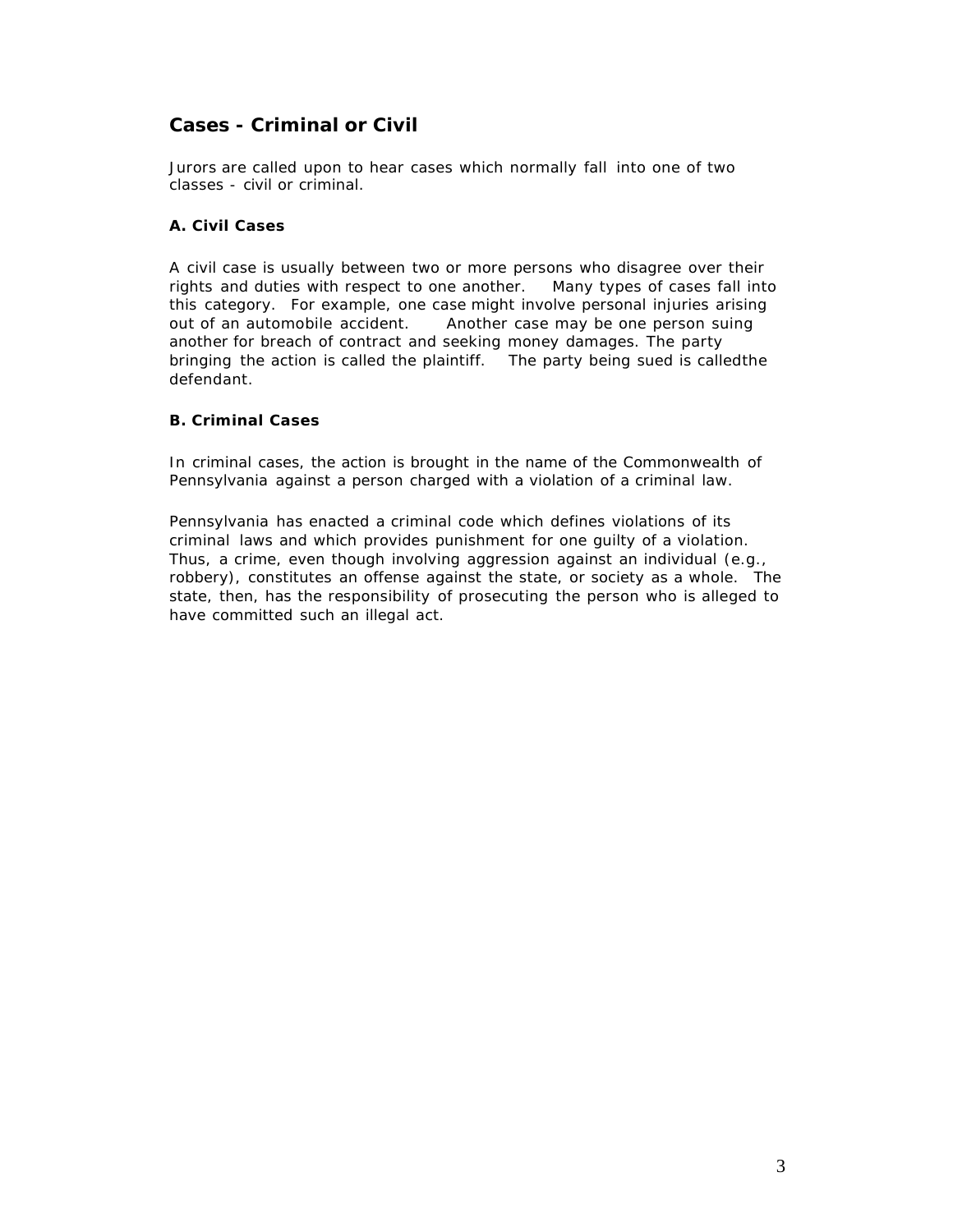## **Selection of the Jury**

The method of selecting a jury from available jurors varies.

In criminal cases the jury is selected in various ways depending on the nature of the case being tried.

In civil cases, generally thirty -five to forty persons are called from the group of jurors assigned to the courtroom. They become the jury panel from which the trial jury is selected. As your name is called by the clerk, you will rise and proceed to the seat designated for you.

After the panel has been selected, the judge or one of the court clerks will state the names of the parties to the action, the names of their attorneys and will give a brief summary of the nature of the action. Thereafter, each juror will be questioned individually by the judge or a court clerk in the presence of the attorneys. The questions asked will vary depending on the nature of the trial.

After this, the panel is reduced to twelve jurors. This is done by allowing each attorney to exercise a certain number of peremptory challenges, usually four, to remove prospective jurors. The challenge of any juror is not a personal reflection on the juror, nor should the juror consider it as such. It is a procedure that must be followed, and certain jurors will be removed without any cause being given.

The remaining twelve jurors as finally selected become the trial jury in the case.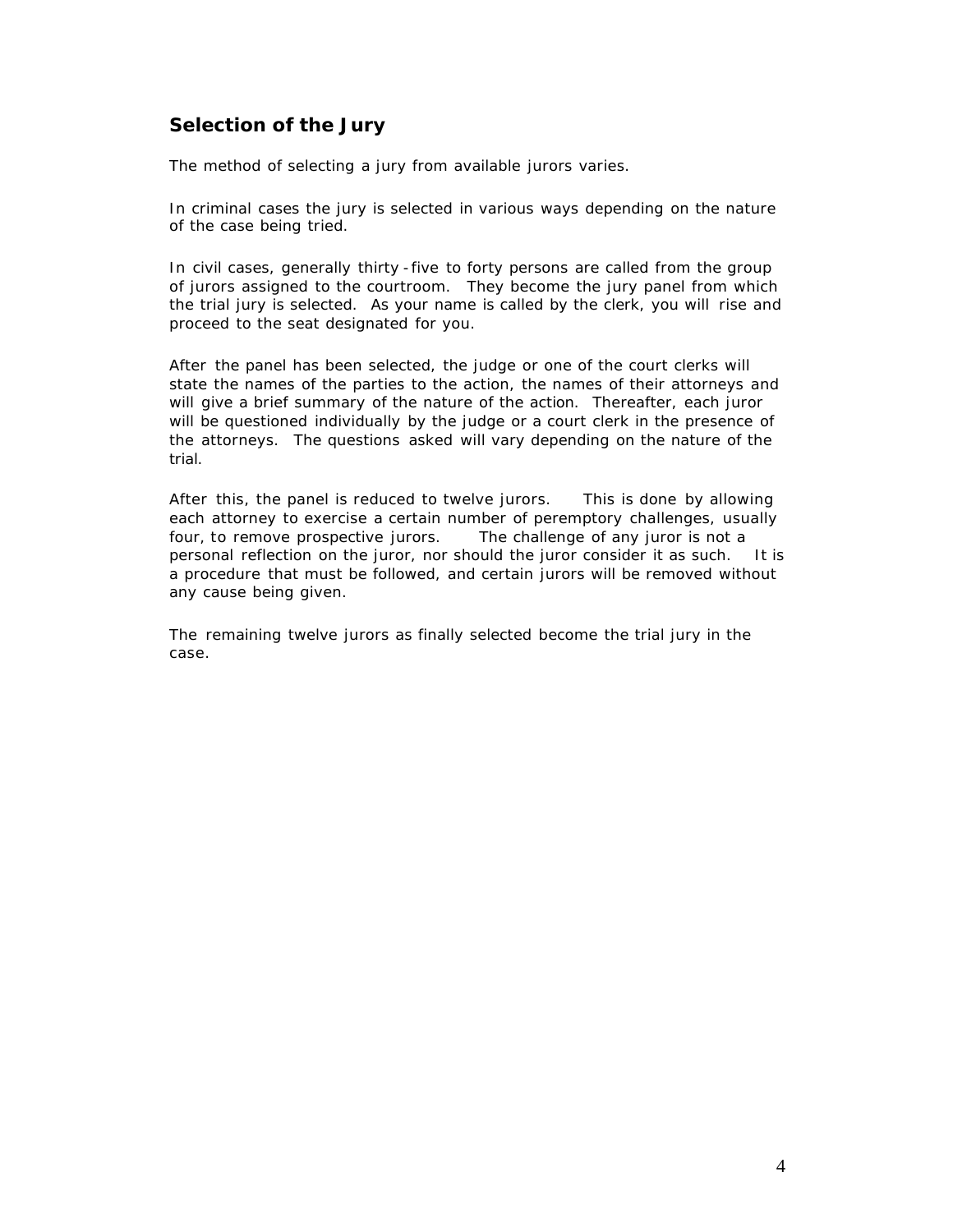## **Trial Procedure**

Generally, a civil trial follows this procedure:

**1. Opening Address:** The Attorney for the plaintiff makes a statement to the jury which explains the plaintiff's position, what the plaintiff expects to prove, and the nature of his damages.

**2. Plaintiffs case:** Plaintiff presents his evidence by witnesses or documents. Witnesses are usually examined in the following manner:

**a. Direct examination:** Questioning of a witness by the party on whose behalf he is called.

**b. Cross-examination:** Questioning of a witness by parties other than the party who called him.

**3. Preliminary motions:** When plaintiff's case is closed defendant's attorney may make certain motions, which usually involve questions of law to be decided by the Court. If such motions are presented, the Court may excuse the jurors from the courtroom while the motions are being argued by counsel.

After the close of the plaintiff's case, the evidence on behalf of the defendant is usually presented. However, the defendant may elect not to offer any evidence other than that already presented, in which event the case will be submitted to the jury without further testimony. If defendant elects to produce further evidence, he generally follows the procedure below.

**4. Opening address for defendant:** Defendant's attorney then makes his opening address. Like the plaintiff's attorney, he will explain his position, the nature of his case, and what he expects to prove.

**5. Defendant's case:** Defendant calls witnesses or offers exhibits on his behalf, and the procedure of questioning is the same as that of the Plaintiff's case. After defendant has presented his evidence, he "rests," or closes, his case. After this, plaintiff may produce rebuttal evidence.

**6. Closing address by counsel:** After all parties have "rested" their cases, counsel for each side will make his closing address. Generally, counsel for the plaintiff speaks last.

**7. Charge by the court:** After the closing addresses, the judge will instruct the jury on the law applicable to the case.

**8. Deliberations of the jury:** After the judge has completed his instructions, the jury will retire from the courtroom and commence its deliberations. The jury will select a foreman. During the deliberations and until the jury has been discharged, the jury members are not permitted to communicate with anyone except with the tipstave's, who will relay inquiries, if any, to the judge on behalf of the jury. Once the jury has reached its decision by a five-sixths vote, the jury returns to the courtroom to announce its verdict.

**9. Electronic Devices** with communication capabilities while and trial and during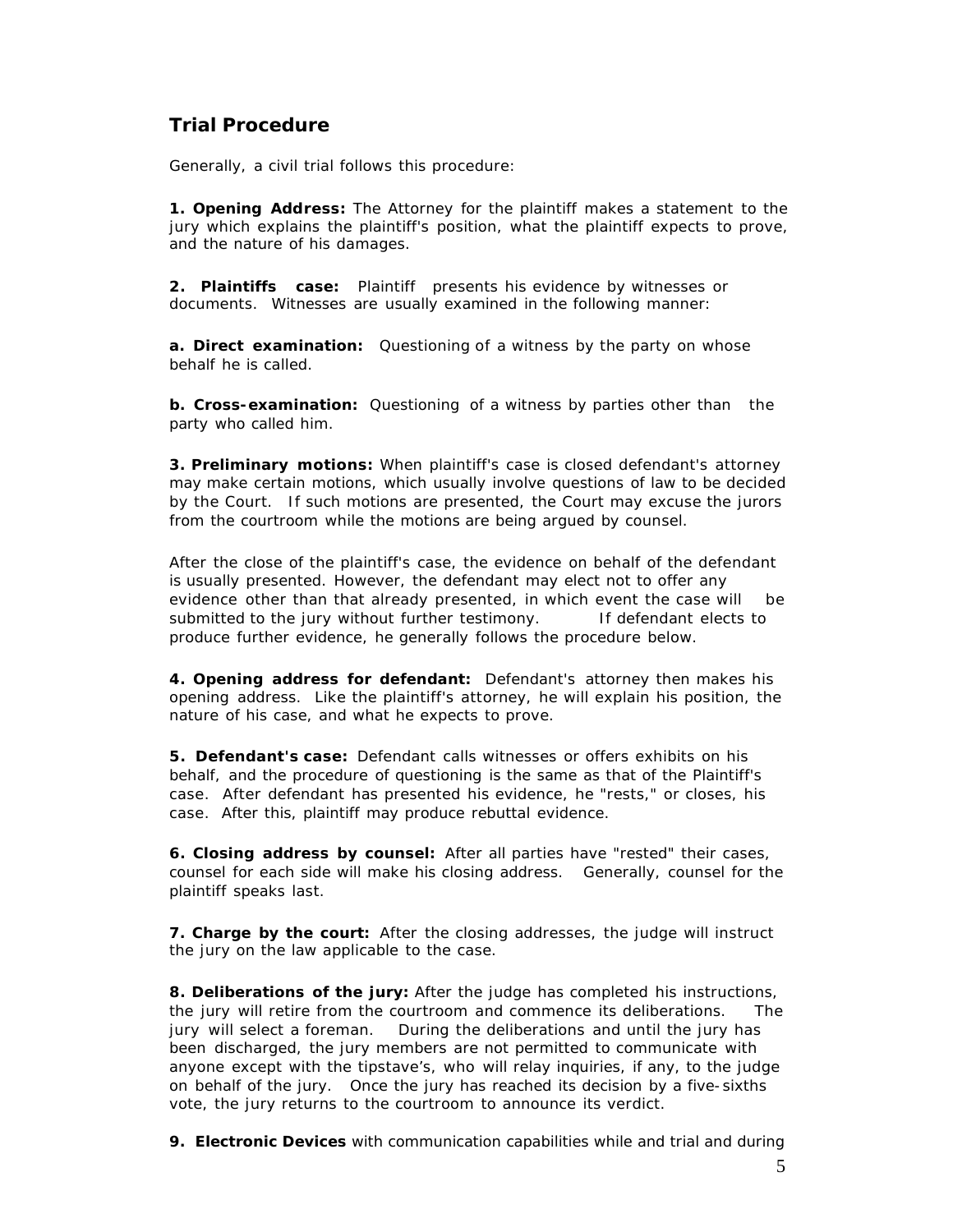jury deliberations are prohibited. Jurors are prohibited from using electronic devices to obtain information about the case on which the juror is serving.

### **Conduct of Jurors**

#### **It is important that the jury be at all times fair and impartial. In order to avoid even the slightest criticism, you should observe the following rules of conduct:**

1. Always be on time.

2. Listen to every question and answer. Since you must base your verdict on the evidence in court, you should hear every question asked and the answer given.

3. Do not discuss the case with anyone, including the lawyers, witnesses, plaintiffs and defendants. While you are a juror, you should not talk to anyone about the case nor permit anyone to talk to you about it. If any person insists on talking to you about it, or attempts to influence you as a juror, you should report that fact to the judge immediately. When you have been released as a juror in a specific case, you need not discuss the case with anyone.

4. Lawyers are not permitted to talk to jurors. If a lawyer you know does not speak to you, do not be offended.

5. Do not engage in any conduct that will distract attention. Reading matter, such as books or newspapers, is not permitted in the jury box. You are not permitted to take any notes during the trial.

6. Since the only evidence you can consider is that presented in court, you are not allowed to make an independent investigation or visit any of the places involved in the case, the judge will so order and the jurors as a group will go to the scene.

7. Control your emotions. You should not indicate by exclamation, facial contortion, or any other expression, how any evidence or any incident of the trial affects you.

8. Do not consider out-of-court sources. Avoid reading newspaper accounts of the trial and do not listen to radio or television reports of the litigation. The jury's verdict must be based on nothing else but the evidence before the Court.

9. Electronic devices with communication capabilities while at trial and during jury deliberation are prohibited. Jurors are prohibited from using electronic devices to obtain information about the case on which the juror is serving.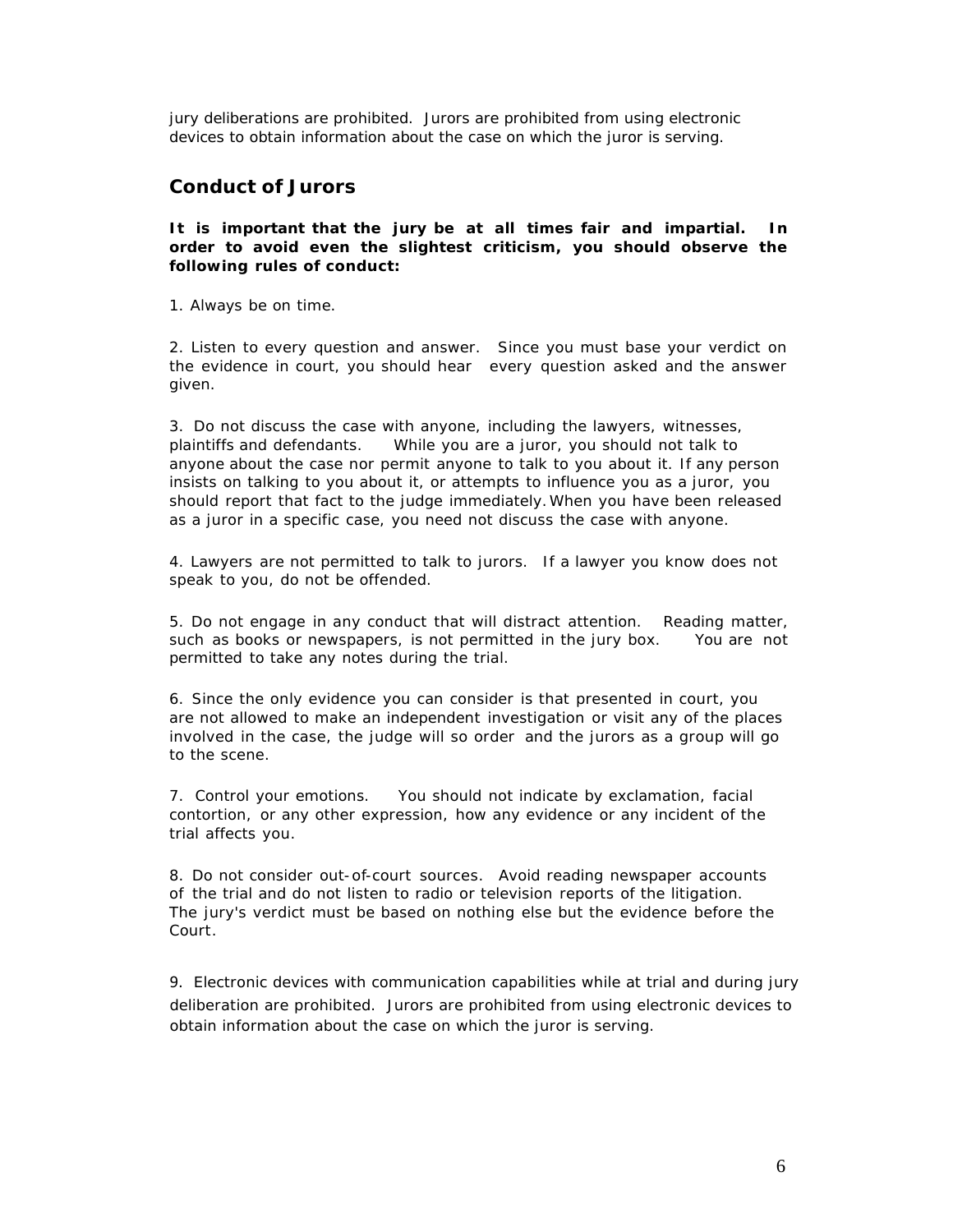## **Common Legal Terms**

The following general definitions will make it easier for you to understand some of the legal words and phrases which are frequently used during the course of a trial.

| Plaintiff                      | The party who started the lawsuit.                                                                                                                                                                                                                                                                                                  |
|--------------------------------|-------------------------------------------------------------------------------------------------------------------------------------------------------------------------------------------------------------------------------------------------------------------------------------------------------------------------------------|
| Defendant                      | The party against whom the suit is started.                                                                                                                                                                                                                                                                                         |
| Additional<br>Defendant        | The party who is added to the suit by the original defendant or<br>defendants.                                                                                                                                                                                                                                                      |
| Indictment                     | The formal charge or accusation by the Grand Jury charging someone<br>with a crime.                                                                                                                                                                                                                                                 |
| Action, Case,<br>Suit, Lawsuit | These words have the same meaning. They all refer to a legal dispute<br>brought into court for trial.                                                                                                                                                                                                                               |
| Complaint                      | A written statement setting forth the plaintiff's claim against the<br>defendant.                                                                                                                                                                                                                                                   |
| Answer                         | The defendant's written reply to the claim made by the plaintiff.                                                                                                                                                                                                                                                                   |
| Counterclaim                   | A claim made by a defendant against the plaintiff.                                                                                                                                                                                                                                                                                  |
| Deposition                     | Sworn testimony of a witness or party taken out of court.                                                                                                                                                                                                                                                                           |
| Exception                      | Occasionally, after the judge has made a ruling, a lawyer will say<br>"exception." This is a legal phrase which has nothing to do with the<br>duties of the jury and should be disregarded by you. Its purpose is to<br>preserve the point for further consideration and review by a higher court<br>at a later date, if necessary. |
| Exhibit                        | A paper, document or object offered as proof of certain facts. After<br>being marked for identification, it may be offered in evidence.                                                                                                                                                                                             |
| Hearsay                        | Testimony based on a statement made by a person who, at the time of<br>making the statement, was not under oath nor subject to cross-<br>examination. Normally, hearsay is not permitted.                                                                                                                                           |
| Motion                         | A formal request made to the court by an attorney.                                                                                                                                                                                                                                                                                  |
| Objection                      | A term used by lawyers to object to certain questions, evidence, or other<br>proceedings. When made, the trial judge generally will either sustain or<br>overrule the objection or reserve his decision.                                                                                                                            |
| Parties                        | The plaintiff and defendant in the case - also called the "Litigants."                                                                                                                                                                                                                                                              |
| Pleadings                      | The papers filed on behalf of the parties in a particular lawsuit.                                                                                                                                                                                                                                                                  |
| Side<br>bar conference         | A conference held by counsel and the judge out of the hearing of the<br>jury. Jurors should never be disturbed about side bar conferences. Often<br>they concern procedures for shortening the trial.                                                                                                                               |
| Stipulation                    | Frequently counsel for the parties agree on certain facts or issues which<br>need not therefore be proved. So that the record may be complete, a<br>stipulation or written agreement is filed or an oral stipulation is dictated<br>to the court reporter.                                                                          |
| Traverse Jury                  | A trial Jury; a jury impaneled to sit on the trial of an action.                                                                                                                                                                                                                                                                    |
| Tipstaff                       | An officer of the court who is in charge of the jurors in the courtroom.                                                                                                                                                                                                                                                            |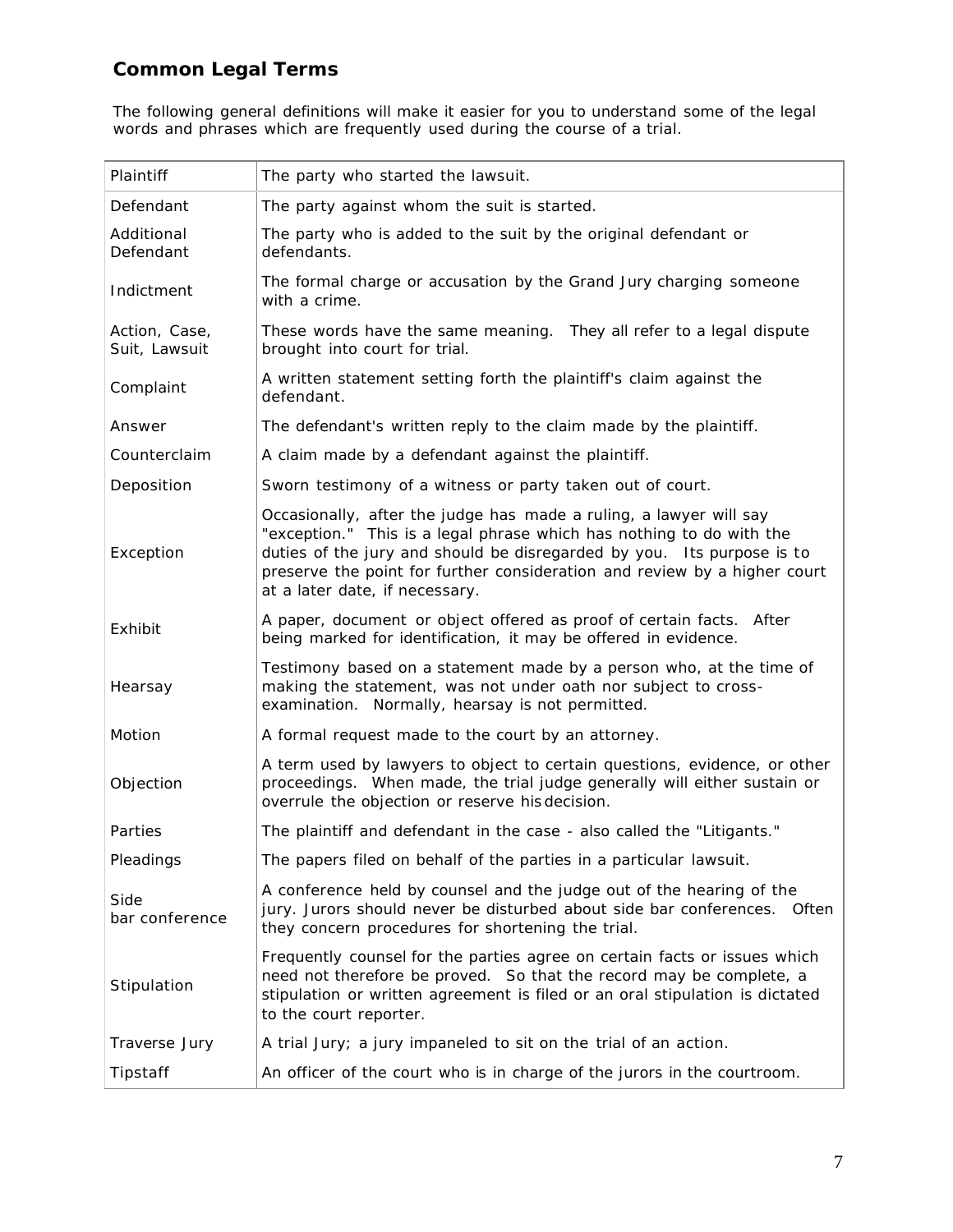## **A Final Word**

During your service as jurors you will hear a considerable amount of technical language. However, there is nothing you will be asked to do that you cannot do if you listen attentively with an open mind and carefully consider the evidence offered, subject to the law as outlined to you by the judge.

Finally, your willingness to serve as a juror will contribute to the continuance and proper functioning of this vital part of our form of government. It will be a worthwhile experience to you personally; an experience you will never forget.

President Judge Rita D. Hathaway Civil/Orphans' Court

Judge Christopher A. Feliciani Criminal Court

Judge Michele G. Bononi Family/Juvenile Court

Judge Chris F. Scherer Civil/Orphans' Court

Judge Meagan Bilik-DeFazio Criminal Court

Judge Scott O. Mears, Jr. Criminal Court

Judge Harry F. Smail, Jr. Civil/Orphans' Court

Judge Timothy A. Krieger Criminal Court

Judge Jim P. Silvis Family/Dependency Court

Judge Michael J. Stewart, II Family/Juvenile

Judge Justin M. Walsh Family/Dependency